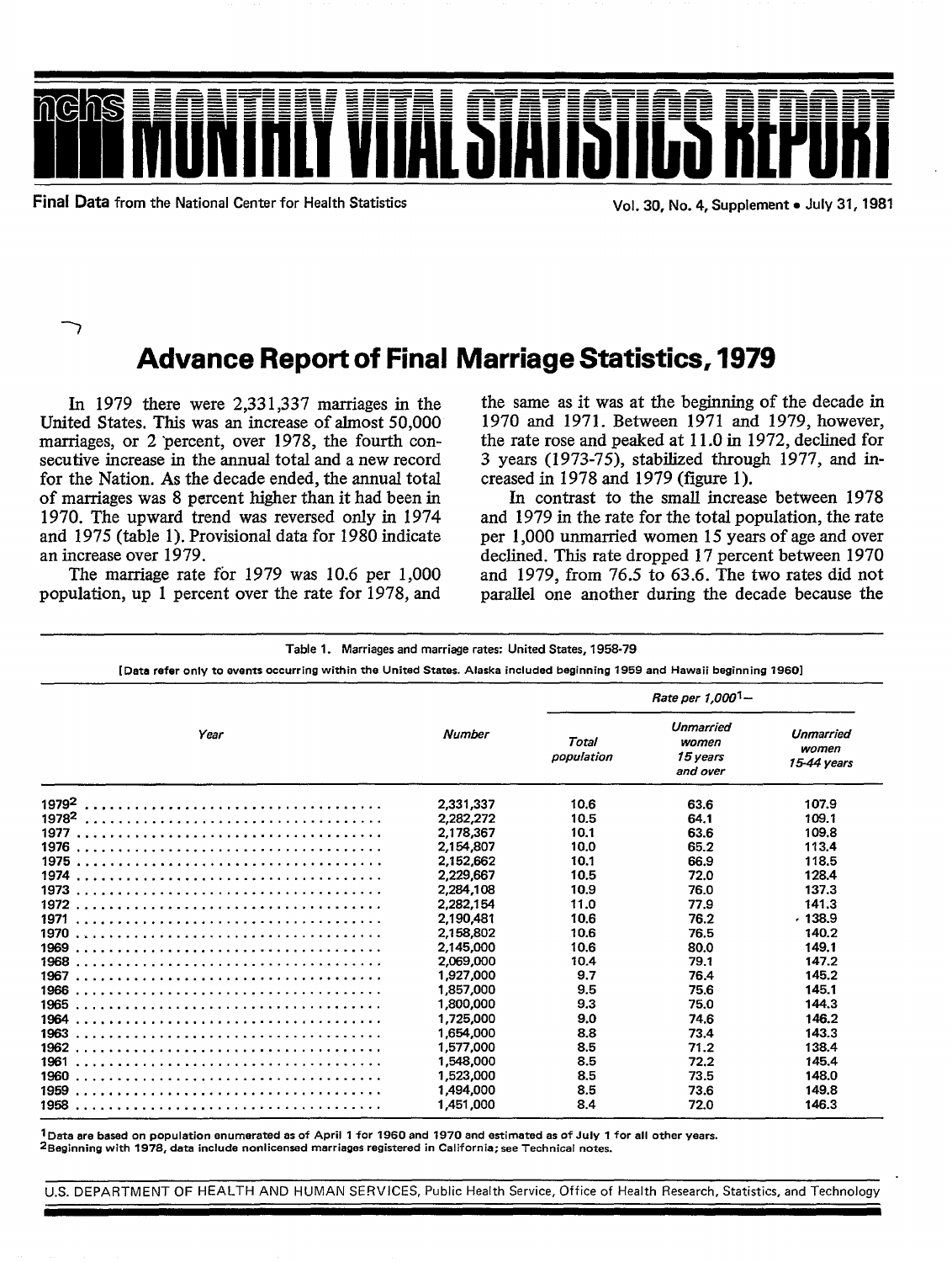

**Figure 1. Marriage rate: United States, 1925-79** 

population of marriageable women increased faster than the total population. The marriage rate per 1,000 unmarried women 15-44 years of age declined as well, dropping 23 percent from 140.2 in 1970 to 107.9 in 1979.

An increase in the number of marriages was recorded for each geographic region as well as for the entire Nation. The greatest numerical increase was in the South Region, and the greatest percent increase was in the Northeast Region.

Rates of marriage usually vary from one region of the country to another. For example, in 1979 the marriage rate for the Northeast Region (8. 1 per 1,000 population) was only about two-thirds the level for the South (12.0) and West (12.5), while the rate for the North Central Region was intermediate (9.7). The 1970 rates were very similar to those in 1979.

Four out of five States recorded greater numbers of marriages in 1979 than in 1978, but only three out of five States recorded increased rates based on their total population (table 2). In some States the numerical increases just kept pace with population growth, and the rates remained stable.

Since marriage rates are affected by the relative age distribution of the unmarried populations, it is desirable to have rates that relate marriages to the specific subgroups of the population where they can occur, when such population data are available. Such rates are calculated for the group of States that comprise the marriage-registration area (MRA). In 1979 the MRA included 42 States and the District of Columbia. These States collect data on salient characteristics of brides and grooms such as age at marriage and previous marital status. The rates are shown in

table 3 along with the distribution of marriages in the MRA by sex, previous marital status, and age.

I

As shown in the first column of table 3, in 1979 almost two-thirds of the 1.8 million brides in the MRA were marrying for the first time, ahnost onefourth had been divorced, and less than 5 percent had been widowed. Fewer grooms than brides were previously single and more were previously divorced.

As would be expected from the rising divorce rates during the 1970's, the proportion of brides who were remarrying after divorce increased between 1970 and 1979, from 17 to 25 percent, and the proportion of grooms increased, from 18 to 27 percent.

Marriage rates for the MRA are also shown in table 3. In 1979 the marriage rate for women was 53.6 per 1,000 unmarried women 14 years of age and over compared with 53.3 in 1978. The comparable rate for men was 65.1 in 1979 and 64.9 in 1978. While these increases are negligible, they are significant in reversing a downward trend of 6 years duration during which both rates fell approximately 20 percent.

As in previous years, divorced persons married at higher rates than single or widowed persons. The marriage rate was higher for never-married women than for never-married men, but the opposite was true, and more decidedly so, for the widowed and divorced. The marriage rate for widowed men was nearly 5 times the rate for widowed women.

Most age specific rates continued the downward trend that typified the 1970's. The only age specific rates that rose very much between 1978 and 1979 were those for some age groups of widowed and divorced men.

*(Continued on page 5)*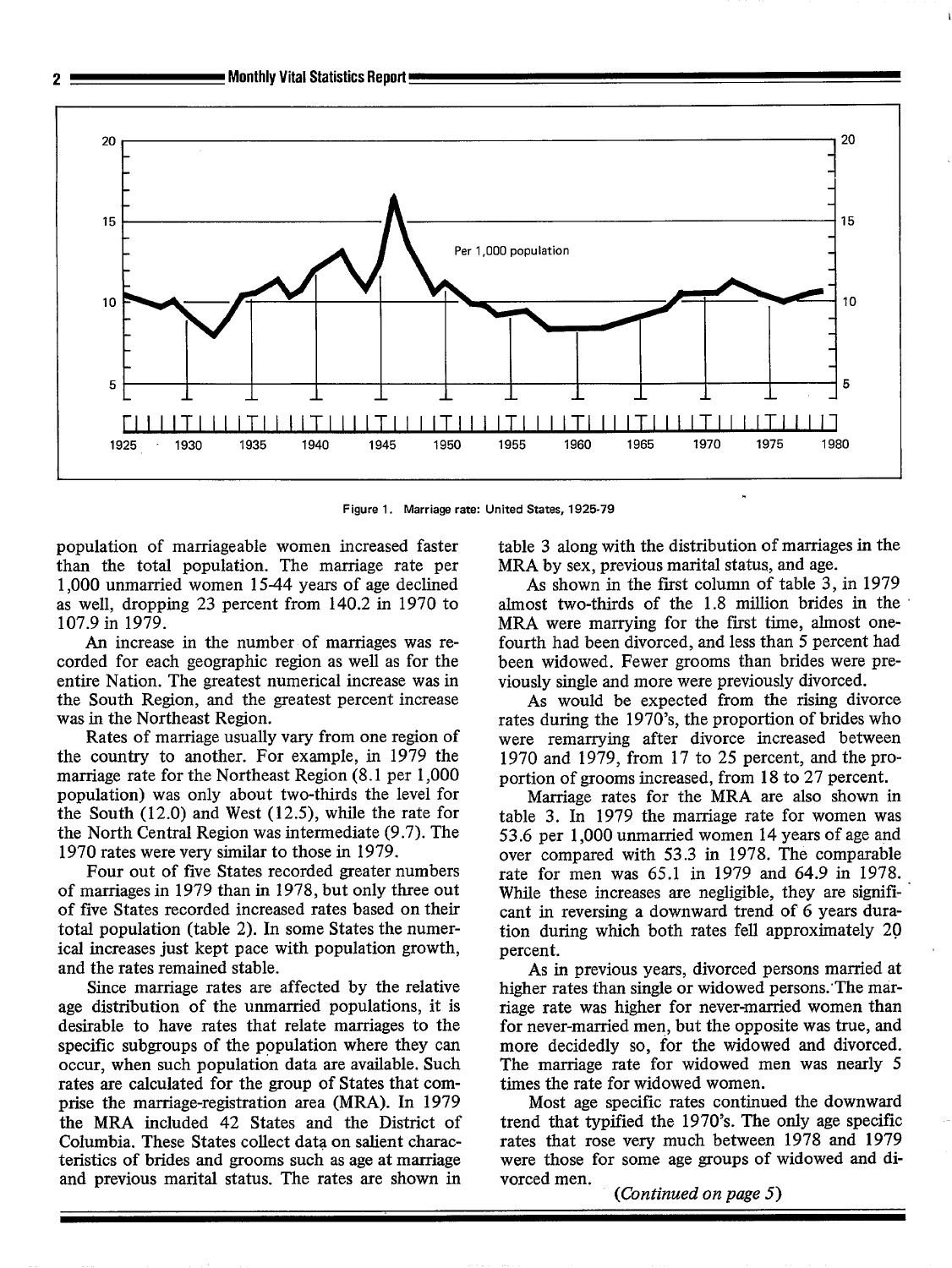#### **Table 2. Marriages and marriage rates United States, each region, division, and State, 1977-79**

**[BY place of occurrence. Data ara counts of marriagas performed except as noted. Rates per 1,000 population in each araa, estimated as of July 11** 

| Region, division, and State                               |          | Number   |          |       | Rate       |       | <b>Number</b>               |                      |                    | Rate              |             |                  |             |
|-----------------------------------------------------------|----------|----------|----------|-------|------------|-------|-----------------------------|----------------------|--------------------|-------------------|-------------|------------------|-------------|
|                                                           | 1979     | 1978     | 1977     | 1979  | 1978       | 1977  | Region, division, and State | 1979                 | 1978               | 1977              | 1979        |                  | 1978 1977   |
| United States 12,331,337 22,282,272 2,178,367 110.6 210.5 |          |          |          |       |            | 10.1  | <b>West North Central:</b>  |                      |                    |                   |             |                  |             |
|                                                           |          |          |          |       |            |       | Minnesota                   | 436,808              | 33,480             | 33,038            | 49.1        | 8.3              | 8.3         |
| Northeast                                                 | 394,912  | 382,201  | 372.666  | 8.1   | 7.8        | 7.6   | lowa                        | 27,925               | 28,030             | 26,419            | 9.6         | 9.6              | 9.2         |
| North Central                                             | 568.363  | 562,612  | 552,000  | 9.7   | 9.7        | 9.5   | Missouri                    | 52,952               | 52,878             | 52,100            | 10.9        | 10.9             | 10.9        |
| South                                                     | 855,559  | 832.840  | 805,281  | 12.0  | 11.8       | 11.5  | North Dakota                | 6.021                | 5.651              | 5,668             | 9.2         | 8.7              | 8.7         |
| West<br>. <b>.</b>                                        | '512,503 | 2504,619 | 448,420  | 112.5 | $^{2}12.5$ | 11.4  | South Dakota                | 8,978                | 10,638             | 10,359            | 13.0        | 15.4             | 15.0        |
|                                                           |          |          |          |       |            |       | Nebraska                    | 14,074               | 13,711             | 13,387            | 8.9         | 8.7              | 8.6         |
| Northeast:                                                |          |          |          |       |            |       | Kansas                      | 24,774               | 23,975             | 23,673            | 10.5        | 10.2             | 10.2        |
| New England                                               | 104.068  | 99,742   | 97,317   | 8.5   | 8.1        | 7.9   | South Atlantic:             |                      |                    |                   |             |                  |             |
| Middle Atlantic                                           | 290.844  | 282,459  | 275,349  | 7.9   | 7.7        | 7.4   | Delaware                    | 4,362                |                    |                   |             |                  |             |
|                                                           |          |          |          |       |            |       | Maryland                    | 45.874               | 4,322              | 3,993             | 7.5         | 7.4              | 6.9         |
| <b>North Central:</b>                                     |          |          |          |       |            |       | District of Columbia        | 4,874                | 45,029             | 45,109            | 11.1        | 10.9             | 10.9        |
| <b>East North Central</b>                                 |          |          |          |       |            |       | Virginia                    | 58,678               | 4,624              | 4,640             | 7.4         | 6.9              | 6.7         |
| <br>West North Central                                    | 396,831  | 394.249  | 387,356  | 9.6   | 9.6        | 9.4   | West Virginia               |                      | 58,967             | 57,778            | 11.3        | 11.4             | 11.3        |
|                                                           | 171.532  | 168.363  | 164,644  | 10.0  | 9.9        | 9.8   | North Carolina              | 17,738               | 17,275             | 17,484            | 9.4         | 9.3              | 9,4         |
|                                                           |          |          |          |       |            |       | South Carolina              | 45,064               | 43,852             | 43,490            | 8.0         | 7.9              | 7.9         |
| South:                                                    |          |          |          |       |            |       |                             | 53,505               | 52,960             | 51,314            | 18.2        | 18.2             | 17.8        |
| South Atlantic                                            | 401,888  | 390,527  | 380.790  | 11.5  | 11.3       | 11.1  | Georgia                     | 68,548               | 68,171             | 67,388            | 13.4        | 13.4             | 13.3        |
| East South Central                                        | 169,207  | 3165,830 | 3160,109 | 12.0  | 311.9      | 311,6 | Florida                     | 103.245              | 95,327             | 89,594            | 11.7        | 11.0             | 10.6        |
| West South Central                                        | 284,464  | 276,483  | 264,382  | 12.7  | 12,5       | 12.2  | East South Central:         |                      |                    |                   |             |                  |             |
|                                                           |          |          |          |       |            |       | Kentucky                    | 34,031               | 333,301            | 332,245           | 9.6         | 39.5             | 39.3        |
| West:                                                     |          |          |          |       |            |       | Tennessee                   | 59,173               | 57,529             | 55,327            | 13.5        | 13,3             | 12.9        |
| Mountain                                                  | 226,988  | 234,451  | 219,457  | 21.3  | 22.6       | 21.9  | Alabama                     | 48,743               | 47,720             | 45,694            | 12.9        | 12.8             | 12.4        |
| Pacific                                                   | 1285,515 | 2270,168 | 228,963  | 19.4  | $^{29.0}$  | 7.8   | Mississippi                 | 27,260               | 27,280             | 26,843            | 11.2        | 11.3             | 11.2        |
|                                                           |          |          |          |       |            |       | <b>West South Central:</b>  |                      |                    |                   |             |                  |             |
|                                                           |          |          |          |       |            |       |                             |                      |                    |                   |             |                  |             |
| New England:                                              |          |          |          |       |            |       | Arkansas<br>Louisiana       | 25,908               | 25,096             | 24,028            | 11.9        | 11.6             | 11.2        |
| Maine<br>. <i>. .</i> .                                   | 11,918   | 11.658   | 11,446   | 10.9  | 10.7       | 10.5  |                             | 41,347               | 39,877             | 38,645            | 10.3        | 10.0             | 9.9         |
| New Hampshire                                             | 9,074    | 9,120    | 8,902    | 10.2  | 10.5       | 10.5  | Oklahoma                    | 44,452               | 43,683             | 42,133            | 15.4        | 15.4             | 15.0        |
| Vermont                                                   | 5,175    | 4,804    | 4,774    | 10.5  | 9.9        | 9.9   | Texas                       | 172,757              | 167,827            | 159,576           | 12.9        | 12.9             | 12.4        |
| Massachusetts                                             | 45,104   | 42,882   | 41,947   | 7.8   | 7.4        | 7.3   | Mountain:                   |                      |                    |                   |             |                  |             |
| Rhode Island                                              | 7,366    | 7,277    | 7,114    | 7.9   | 7.8        | 7.6   | Montana                     | 8,196                | 8,136              | 7.547             | 10.4        | 10.4             | 9.9         |
| Connecticut                                               | 25,431   | 24,001   | 23,134   | 8.2   | 7.7        | 7.4   | Idaho                       | 13,429               | 13,570             | 13,691            | 14.8        | 15.4             | 16.0        |
|                                                           |          |          |          |       |            |       | Wyoming                     | 6.459                | 6,298              | 6,012             | 14.4        | 14.8             | 14.8        |
| Middle Atlantic:                                          |          |          |          |       |            |       | Colorado                    | 32,831               | 31.129             | 30,063            | 11.8        | 11.5             | 11.5        |
| New York                                                  | 142,427  | 136,784  | 133,830  | 8.1   | 7.7        | 7.5   | New Mexico <sup>5</sup>     | 16,309               | 16.582             | 16,385            | 13.1        | 13.6             | 13.8        |
| New Jersey                                                | 54,740   | 52,993   | 50,677   | 7.5   | 7.2        | 6.9   | Arizona                     | 29,603               | 27,725             | 26,955            | 12.1        | 11.7             | 11.7        |
| Pennsylvania                                              | 93,677   | 92,682   | 90,842   | 8.0   | 7.9        | 7.7   | Utah $\ldots \ldots \ldots$ | 16,699               | 16,365             | 15,098            | 12.2        | 12.4             | 11.9        |
|                                                           |          |          |          |       |            |       | Nevada                      | 103,462              | 114,646            | 103.706           | 147.4       | 172.1            | 163.8       |
| <b>East North Central:</b>                                |          |          |          |       |            |       | Pacific:                    |                      |                    |                   |             |                  |             |
| Ohio<br>. <i>.</i>                                        | 99.752   | 103,754  | 99,352   | 9,3   | 9.7        | 9.3   | Washington                  | 47,086               |                    |                   |             |                  |             |
| Indiana                                                   | 59,587   | 58,050   | 56,424   | 11.0  | 10.8       | 10.6  | Oregon                      | 22.063               | 45,210             | 43,835            | 12.0        | 11.9             | 12.0        |
| Illinois                                                  | 108,482  | 105,923  | 108,100  | 9.7   | 9.4        | 9.6   | California                  | <sup>1</sup> 199,698 | 21,055<br>2188,056 | 20,303<br>149,416 | 8.7<br>18.8 | 8.6<br>$^{28.4}$ | 8.5         |
| Michigan                                                  | 89,450   | 88,333   | 86,088   | 9.7   | 9.6        | 9.4   | Alaska                      | 4,990                | 5.111              | 5,143             | 12.3        | 12.4             | 6.8<br>12.6 |
| Wisconsin                                                 | 39.560   | 38,189   | 37,392   | 8.4   | 8.2        | 8.0   | Hawaii                      | 11,678               | 10.736             | 10,266            | 12.8        | 11.9             | 11.5        |
|                                                           |          |          |          |       |            |       |                             |                      |                    |                   |             |                  |             |

\*Figure includes 41,961 nonlicensed marriages registered in California; see Technical notes.<br>2Figure includes 37,462 nonlicensed marriages registered in California; see Technical notes.<br>3Data are incomplete. es 41,961 nonlicensed marriages registered in California; see Technical notes.<br>es 37,462 nonlicensed marriages registered in California; see Technical notes.<br>mplete.<br>marriage licenses issued for some countles.

**4Data era estimated,** 

**5Data include marriage licenses issued for some counties.**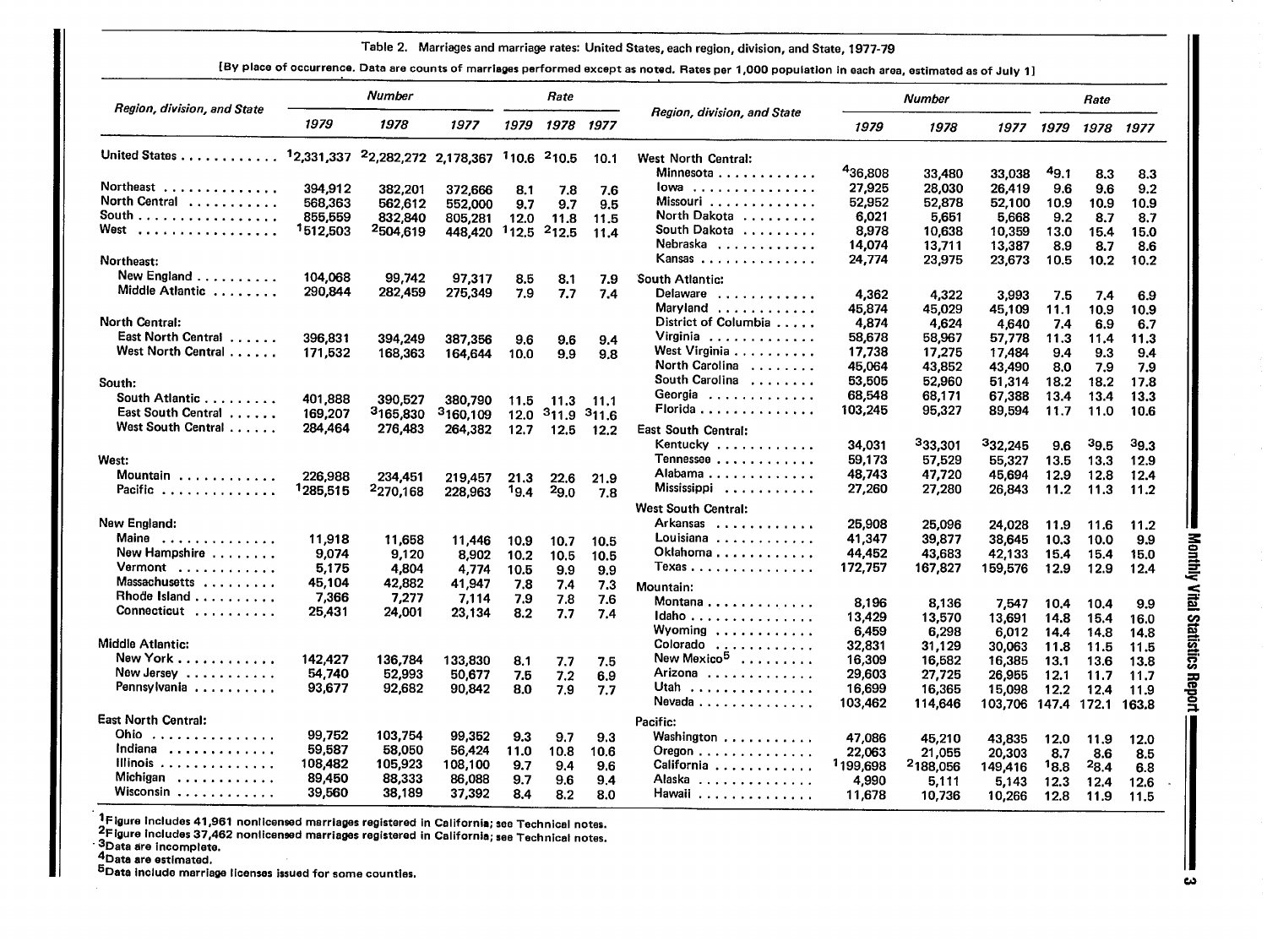Table 3. Marriages and marriage rates by age and previous marital status of women and men: Marriage-registration area,<sup>1</sup> 1978-79

[By place of occurrence. Based on sample data. Rates per 1,000 population in specified group, estimated as of July 1 of each year. Figures for age not stated are distributed]

|                                                                             | Women            |                     |                      |                   | Men                 |                  |                   |              |  |  |
|-----------------------------------------------------------------------------|------------------|---------------------|----------------------|-------------------|---------------------|------------------|-------------------|--------------|--|--|
| Age and previous marital status                                             |                  | Number <sup>2</sup> |                      | Rate <sup>3</sup> | Number <sup>2</sup> |                  | Rate <sup>3</sup> |              |  |  |
|                                                                             | 1979             | 1978                | 1979                 | 1978              | 1979                | 1978             | 1979              | 1978         |  |  |
| All marriages                                                               |                  |                     |                      |                   |                     |                  |                   |              |  |  |
| Total                                                                       | 1,841,415        | 1,765,945           | 53.6                 | 53.3              | 1,841,415           | 1,765,945        | 65.1              | 64.9         |  |  |
|                                                                             | 113,632          | 121,570             | 16.7                 | 17.7              | 17,531              | 19,396           | 2.5               | 2.7          |  |  |
|                                                                             | 300,356          | 303,354             | 94.8                 | 99.2              | 151,132             | 156,480          | 42.7              | 45.0         |  |  |
|                                                                             | 682,600          | 656,599             | 134.6                | 136.0             | 667,443             | 659,809          | 109.0             | 112.2        |  |  |
|                                                                             | 624,799          | 573.537             | 102.0                | 102,3             | 826,898             | 764,214          | 129.5             | 134.5        |  |  |
|                                                                             | 323,682          | 298,860             | 135.5                | 137.0             | 423,230             | 390,797          | 142,6             | 146.2        |  |  |
|                                                                             | 161,010          | 145,218             | 102.5                | 103.0             | 215.779             | 195,940          | 129.0             | 136.9        |  |  |
|                                                                             | 140,107          | 129,459             | 64.7                 | 64.2              | 187,889             | 177,477          | 107.8             | 112.6        |  |  |
|                                                                             | 98,266           | 95,546              | 19.0                 | 19.1              | 141,293             | 136,950          | 51.4              | 50.6         |  |  |
| 65 years and over $\dots\dots\dots\dots\dots\dots\dots\dots\dots\dots\dots$ | 21,762           | 15,339              | 2.7                  | 2.0               | 37,118              | 29,096           | 16.2              | 13.2         |  |  |
| First marriages                                                             |                  |                     |                      |                   |                     |                  |                   |              |  |  |
|                                                                             | 1,214,321        | 1,174,259           | 62.1                 | 62.1              | 1,183,515           | 1,143,644        | 52.0              | 51.9         |  |  |
|                                                                             | 110,056          | 117,218             | 16.3                 | 17.3              | 17,208              | 18,999           | 2.4               | 2.7          |  |  |
|                                                                             | 282,932          | 284,399             | 91.7                 | 95.6              | 145,548             | 150,454          | 41.9              | 44.3         |  |  |
|                                                                             | 572,135          | 547,522             | 121.9                | 123.0             | 601,888             | 592,417          | 102.4             | 105.2        |  |  |
|                                                                             | 240,381          | 216,259             | 76.8                 | 77.1              | 403,898             | 367,491          | 89.5              | 91,1         |  |  |
|                                                                             | 176,287          | 159,564             | 104.3                | 106.7             | 288,176             | 262,307          | 115.5             | 118.5        |  |  |
|                                                                             | 44,061           | 38,827              | 60.1                 | 60.0              | 82,462              | 73,166           | 74.2              | 76.8         |  |  |
|                                                                             | 20,033           | 17,868              | 28.4                 | 27.0              | 33,260              | 32,018           | 36.8              | 37.0         |  |  |
|                                                                             | 7,982            | 8,025               | 7.8                  | 7.9               | 13,247              | 12,859           | 10.8              | 10.3         |  |  |
|                                                                             | 835              | 836                 | 0.9                  | 1.0               | 1,726               | 1,424            | 3,0               | 2.5          |  |  |
| Remarriages                                                                 |                  |                     |                      |                   |                     |                  |                   |              |  |  |
| Total                                                                       | 581,508          | 547,979             | 40.8                 | 40.0              | 613,831             | 580,568          | 120.2             | 121.8        |  |  |
|                                                                             | 9,556            | 10,484)             | 312.6                | 321.5             | 1,617               | 1,267)           | 334.5             | 336.3        |  |  |
|                                                                             | 90,788           | 91,112              |                      |                   | 46,212              | 48,508)          |                   |              |  |  |
|                                                                             | 371,756          | 346,219             | 127.5                | 126.8             | 405,219             | 381,785          | 226.6             | 242.4        |  |  |
|                                                                             | 139,953          | 133,067             | 210.1                | 202.5             | 124,438             | 119,666          | 290.1             | 284,9        |  |  |
|                                                                             | 114,107          | 103,888             | 139.3                | 139.3             | 129,314             | 119,401          | 239.5             | 257.9        |  |  |
|                                                                             | 117,696          | 109,264             | 82.1                 | 82.3              | 151,467             | 142,718          | 185,6             | 206.5        |  |  |
|                                                                             | 88,777           | 85,924              | 21.7                 | 21.9              | 126,011             | 121,877          | 84.6              | 85,2         |  |  |
| 65 years and over $\ldots \ldots \ldots \ldots \ldots \ldots$               | 20,631           | 14,240              | 3.0                  | 2.1               | 34,772              | 27,131           | 20.6              | 16.8         |  |  |
|                                                                             | 64,905           | 58,542              | 7.7                  | 7.1               | 59,544              | 53,039           | 35.3              | 32.7         |  |  |
|                                                                             | 1,728            | 1,955)              | 52.6                 | 55.3              | 387                 | 623)             | 157.8             | 146.1        |  |  |
|                                                                             | 16,470           | 16,141              |                      |                   | 8,607               | ا 7,996          |                   |              |  |  |
|                                                                             | 31,420<br>15,287 | 30,273<br>10,173    | 13.6<br>2.6          | 13.6<br>1.8       | 27,033<br>23,517    | 26,364<br>18,056 | 60.6<br>19.9      | 64.9<br>15.6 |  |  |
| Previously divorced <sup>4</sup>                                            | 432,494          | 405,619             | 104.0                | 105.0             | 467,073             | 440,016          | 165.6             | 168.6        |  |  |
|                                                                             | 7,872            | 8,763               |                      |                   | 1,267               | 972)             |                   |              |  |  |
|                                                                             | 74,646           | 74,047 }            | 309.1                | 313.7             | 38,811              | 39,301           | 318.1             | 307.4        |  |  |
|                                                                             | 301,771          | 278,035             | 135.2                | 134.4             | 338,127             | 316,145          | 224.1             | 236.6        |  |  |
|                                                                             | 45,503           | 42,658              | 35.1                 | 35.6              | 81,795              | 78,053           | 92.8              | 89.2         |  |  |
| 65 years and over [                                                         | 2,702            | 2,116               | 7.4                  | 6.4               | 7,073               | 5,545            | 23.3              | 20.8         |  |  |
| Not stated if widowed or divorced <sup>5</sup>                              | 84,109           | 83,818              | $\sim$ $\sim$ $\sim$ | $\cdots$          | 87,214              | 87,513           | $\ddotsc$         | $\cdots$     |  |  |
| Not stated if previously married <sup>6</sup>                               |                  |                     |                      |                   |                     |                  |                   |              |  |  |
| Total                                                                       | 45,586           | 43,707              | $\ldots$             | $\cdots$          | 44,069              | 41,733           | $\cdots$          | $\cdots$     |  |  |
|                                                                             |                  |                     |                      |                   |                     |                  |                   |              |  |  |

1Data exclude 37,462 nonlicensed marriages registered in California in 1978 and 41,961 registered in 1979. Sampling errors of estimates and a description of the MRA appear in the Technical notes.<br><sup>2</sup>Figures for first marriages and remarriages exclude data for Iowa; these data are included in Not stated if previously married

3Base populations exclude persons under 14 years of age. Rates for all marriages are based on the unmarried population; for first marriages, on the never-married population; and for remarriages, on the widowed and divorced populations. All rates exclude data for Iowa.<br><sup>4</sup>Data exclude remarriages in Michigan, Ohio, and South Carolina.

.

5Data include all remarriages in Michigan, Ohio, and South Carolina.

 $6F$ igures are included in all marriages.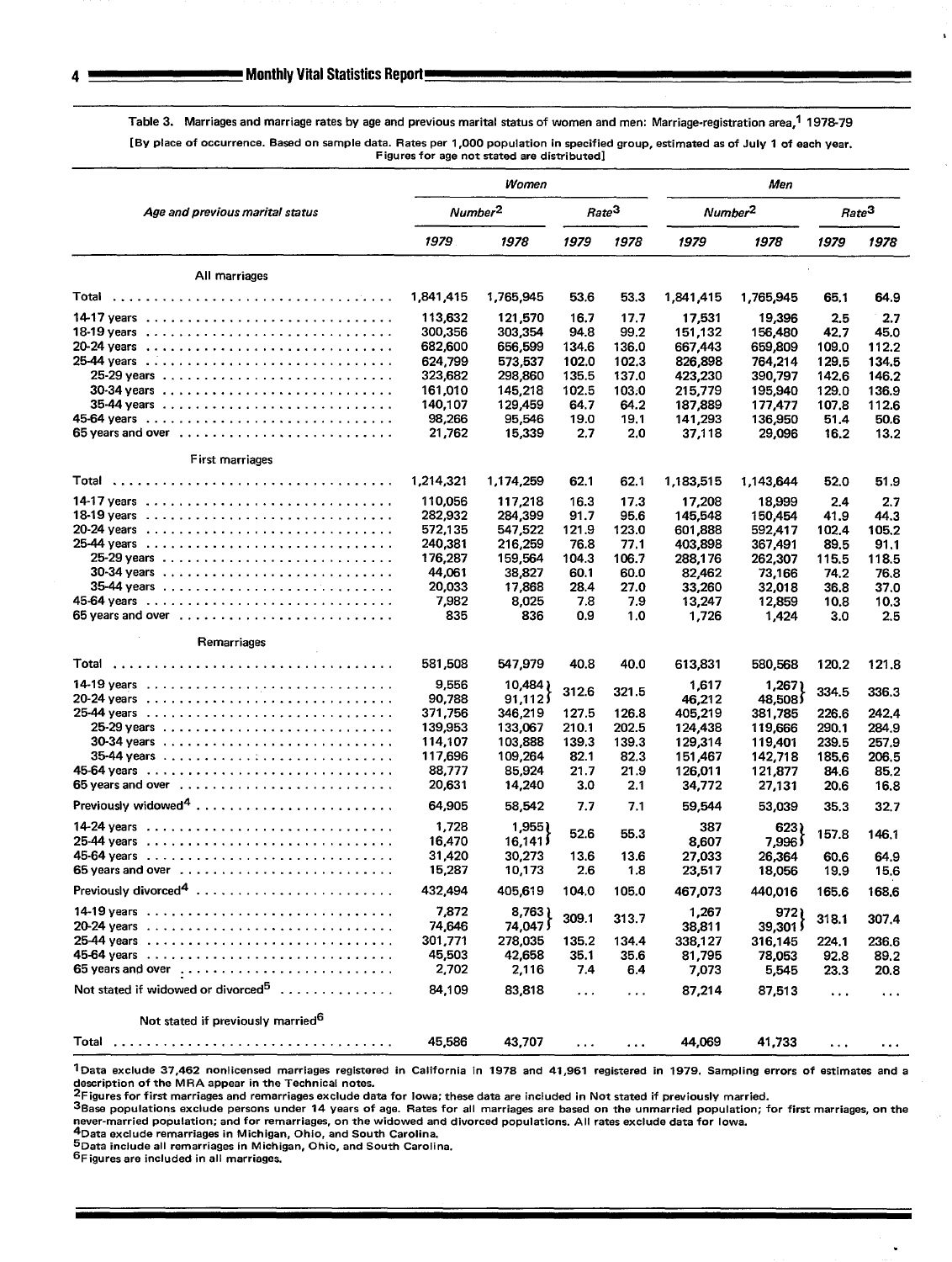Table 4. Median age of bride and groom by previous marital status: Marriage-registration area.<sup>1</sup> 1963-79

**[Basad on** sample data. For a description of the marriage-registration area, see Technical notes]

|                          | Median age of bride |                   |                 |                                     |                                    |              |                   |                 |                                     |                                    |
|--------------------------|---------------------|-------------------|-----------------|-------------------------------------|------------------------------------|--------------|-------------------|-----------------|-------------------------------------|------------------------------------|
| Year                     | <b>Total</b>        | First<br>marriage | Remar-<br>riage | Previously<br>divorced <sup>2</sup> | Previously<br>widowed <sup>2</sup> | <b>Total</b> | First<br>marriage | Remar-<br>riage | Previously<br>divorced <sup>2</sup> | Previously<br>widowed <sup>2</sup> |
| 19793<br>.               | 23.4                | 21.6              | 31.9            | 30.8                                | 55.2                               | 25.8         | 23.4              | 35.3            | 33.9                                | 61.7                               |
| 19783<br>. <i>.</i>      | 23.2                | 21.4              | 31.5            | 30.5                                | 52.6                               | 25.5         | 23.2              | 35.1            | 33.8                                | 59.7                               |
| 19773<br>.               | 22.9                | 21.1              | 31.4            | 30.2                                | 53.1                               | 25.2         | 23.0              | 34.9            | 33.6                                | 60.1                               |
| 1976<br>.                | 22.7                | 21.0              | 31.7            | 30.1                                | 53.0                               | 25.0         | 22.9              | 35.1            | 33.7                                | 60.0                               |
| 1975<br>. <i>.</i> .     | 22.4                | 20.8              | 32.0            | 30.2                                | 52,4                               | 24.7         | 22.7              | 35.5            | 33.6                                | 59.4                               |
| 1974<br>. <i>. .</i>     | 22.0                | 20.6              | 32.1            | 30.0                                | 51.9                               | 24.2         | 22.5              | 35.7            | 33.6                                | 59.2                               |
| 1973<br>.                | 21.9                | 20.6              | 32.3            | 30.2                                | 52.1                               | 24.1         | 22.5              | 36.3            | 33.9                                | 59.3                               |
| 1972<br>.                | 21.7                | 20.5              | 32.8            | 30.3                                | 51.4                               | 23.8         | 22.4              | 36.5            | 34.0                                | 59.1                               |
| 1971<br>. <i>. . .</i> . | 21.7                | 20.5              | 32.9            | 30.2                                | 51.8                               | 23.7         | 22.5              | 36.9            | 34.1                                | 59.1                               |
| 1970<br>.                | 21.7                | 20.6              | 33.3            | 30.1                                | 51.2                               | 23.6         | 22.5              | 37.5            | 34.5                                | 58.7                               |
| 1969<br>. <i>.</i> .     | 21.6                | 20.6              | 33.8            | 30.4                                | 51.3                               | 23.5         | 22.4              | 38.2            | 34.7                                | 59.0                               |
| 1968<br>. <i>.</i>       | 21.5                | 20.6              | 33.8            | 30.7                                | 50.6                               | 23.6         | 22.4              | 38.3            | 35.1                                | 57.9                               |
| 1967<br>. <i>.</i>       | 21.4                | 20.5              | 35.0            | 31.3                                | 50.0                               | 23.8         | 22.6              | 39.1            | 35.5                                | 57.7                               |
| 1966<br>.                | 21.5                | 20.3              | 35.2            | 31.4                                | 50.2                               | 23.8         | 22.6              | 39.2            | 35.8                                | 57.9                               |
| 1965<br>. . <i>.</i> .   | 21.4                | 20.4              | 35.5            | 31.7                                | 50.1                               | 23.6         | 22.5              | 39.6            | 36.0                                | 57.8                               |
| 1964<br>.                | 21.4                | 20,4              | 35.6            | 31.7                                | 50.3                               | 23.6         | 22.4              | 39.7            | 36.4                                | 58.0                               |
| 1963                     | 21.3                | 20.3              | 35.6            | 31.8                                | 49.7                               | 23.7         | 22.5              | 39.8            | 36.3                                | 58.0                               |

<sup>1</sup>Figures exclude nonlicensed marriages registered in California; see Technical notes.

 $^{\sf 2}$ Figures for previously divorced and previously widowed exclude data for Michigan and Ohio for all years, for South Carolina beginning with 19

and for the District of Columbia for 1970.<br><sup>3</sup>Figures for first marriage, remarriage, previously divorced, and previously widowed exclude data for lowa.

The rate for previously single women 14-17 years of age dropped 6 percent from 1978 to 1979 and 36 percent between 1970 and 1979, from 25.6 to 16.3. The rate for single women 18-19 years of age dropped 4 percent from 1978 to 1979 and 39 percent between 1970 and 1979, from 151.4 t091.7. As in previous years, women aged 20-24 years had the highest rates for first marriages. These rates slipped 1 percent between 1978 and 1979 but 45 percent between 1970 and 1979, from 220.1 to 121.9. The rate for single women aged 25-29 years dropped 2 percent from 1978 to 1979 and 21 percent between 1970 and 1979, from 132.8 to 104.3; this rate declined less abruptly across the decade than the rates for younger women. Marriage rates in 1979 for single women at ages 30 to 64 years were about the same as in 1978 and about 10 percent lower than in 1970. The age specific rates for single men also continued the downward trends that typified the 1970's.

In 1979 the median age of brides rose for the seventh consecutive year. The median was 23.4 years of age (table 4), 1.7 years higher than it had been at

the start of the decade when it was 21.7. This was due in part to a smaller proportion of first marriages in 1979 than in 1970. The median age at first marriage rose less sharply, reaching 21.6 years in 1979, 1 year higher than it was in 1970. The median age of grooms rose even more than that of brides, increasing to 25.8 from 23.6 in 1970, or 2.2 years, across the decade. As with the brides, part of the increase in the median age was due to proportionately more remarriages among the marriages. The increase in age of groom at first marriage was 0.9 years between 1970 and 1979, with the rise occurring after 1974. The median age of previously divorced grooms fell between 1970 and 1979, from 34.5 to 33.9 years.

The statistics for the United States and each State presented in this report (tables 1 and 2) are based on total counts of marriages occurring during 1979. Data for the MRA (tables 3 and 4) are based on sample data and consequently are subject to sampling variability as well as other sources of error. Further discussion of sampling variability appears in the Technical notes.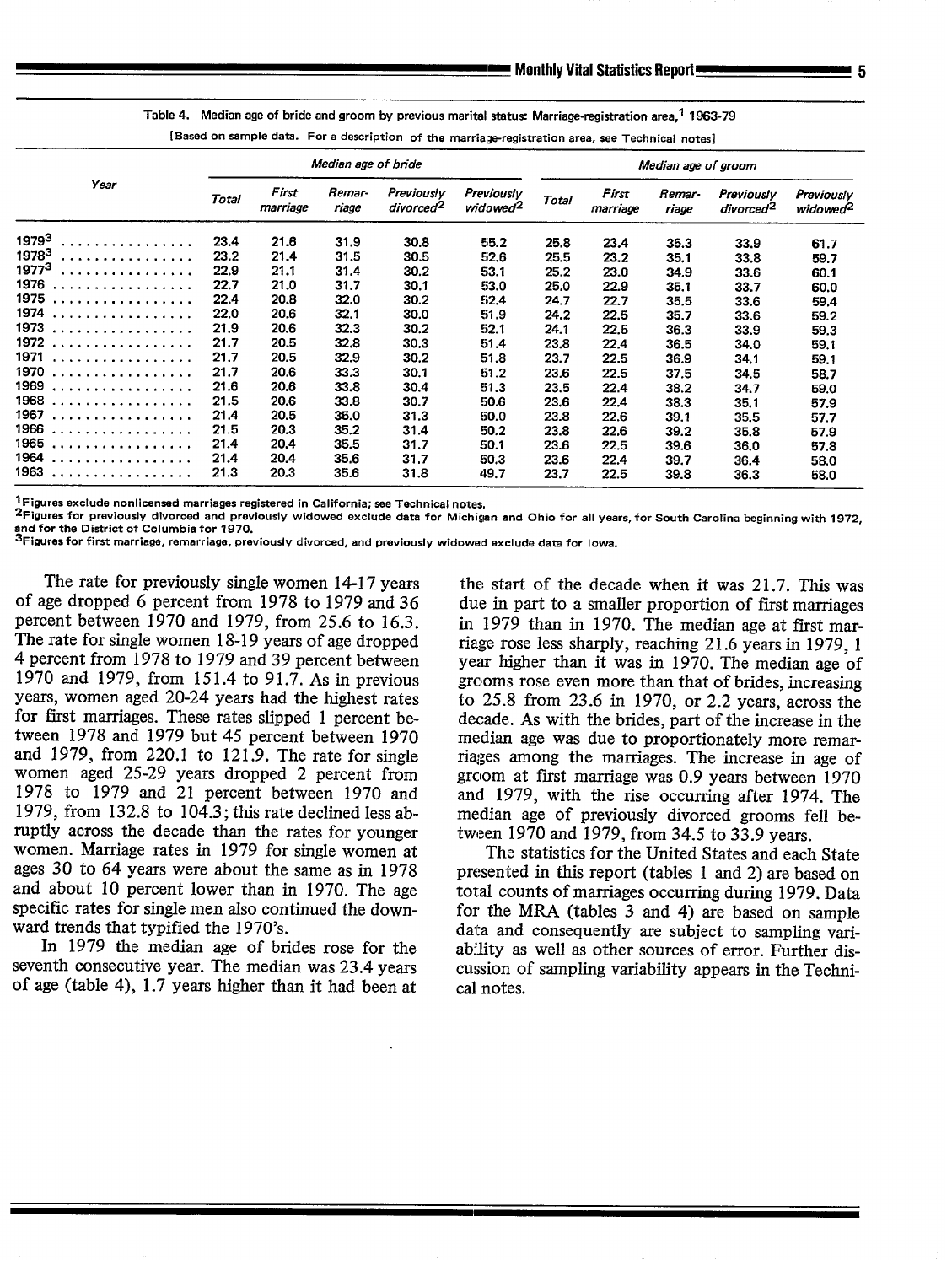# **Technical notes**

## **Place and time of occurrence**

Marriages and marriage rates for States and other areas are by place of occurrence. Marriages are those performed during the calendar year. However, for some States shown in table 2, figures are by place and date the marriage license was issued.

#### **Sources of data**

Figures in tables 1 and 2 are based on totals reported by States and counties. All other figures in the tables are based on data tabulated from State-coded data tapes and from probability samples of records selected and coded in the National Center for Health Statistics (NCHS) from copies of the records sent in by States participating in the marriage-registration area (MRA). In 1978 the MRA consisted of the District of Columbia and all except nine States–Arizona, Arkansas, Colorado, Nevada, New Mexico, North Dakota, Oklahoma, Texas, and Washington. In 1979 Colorado joined the MRA. Marriages performed in the MRA included 79 percent of the marriages registered in the United States in 1979.

## **Nonlicensed (confidential) marriages for California**

Section 4213 of the California Civil Code allows unmarried couples who have been living together to be married confidentially without obtaining a marriage license or health certificate (which ordinarily requires a physician's examination and tests for syphilis and rubella). In March 1972 this section was amended to require county clerks to keep sealed records of these marriages and periodically to report the total number to the California State Department of Health Services. These records may not be opened to inspection without a court order on a showing of good cause.

Since reporting began, nonlicensed marriages have increased rapidly, totaling 2,857 in 1973; 10,555 in 1974; 19,061 in 1975; 30,125 in 1976; 32,008 in 1977; 37,462 in 1978; and 41,961 in 1979. NCHS has not included the nonlicensed California marriages in marriage totals or rates for years prior to 1978. However, beginning with final statistics for 1978, these nonlicensed marriages are included in the national and geographic totals and rates.

Table I shows the number of marriages and mar riage rates for the United States in 1973-77, including the reported number of nonlicensed California marriages. Similarly, table II shows the number of marriages and the marriage rate for 1973-77, including **Table 1. Marriages and marriage rates, including nonlicensed California**  marriages: United States, 1973-77

**[Data refer to marriages occurring within the United Statas, including nonlicensed marriages registered in California. Rates are basad on population estimated as of July 1 ]** 

|               |               | Rate per 1,000-     |                                            |                                   |  |  |  |  |
|---------------|---------------|---------------------|--------------------------------------------|-----------------------------------|--|--|--|--|
| Year          | <b>Number</b> | Total<br>population | Unmarried<br>women<br>15 years<br>and over | Unmarried<br>women<br>15-44 years |  |  |  |  |
| 1977          | 2,210,375     | 10.2                | 64.5                                       | 111.4                             |  |  |  |  |
| $1976 \ldots$ | 2,184,932     | 10.2                | 66.2                                       | 115.0                             |  |  |  |  |
| 1975          | 2,171,723     | 10.2                | 67.5                                       | 119.5                             |  |  |  |  |
| 1974          | 2.240,222     | 10.6                | 72.4                                       | 129.1                             |  |  |  |  |
| 1973          | 2.286.965     | 10.9                | 76.1                                       | 137.5                             |  |  |  |  |

**Table 11. Marriages and marriage rates, including nonlicensed California marriages: West Region, Pacific Division, and California, 1973-77** 

**[By placa of occurrence. Data are counts of marriages parformed, including nonlicensed marriages registered in California. Ratas per 1,000 population in each area, eatimatad as of July 1 ]** 

| Area and year                | Number                                              | Rate                                 |
|------------------------------|-----------------------------------------------------|--------------------------------------|
| <b>West Region</b>           |                                                     |                                      |
| 1976<br>1975<br>1974<br>1973 | 480,428<br>473,447<br>461.454<br>460,273<br>458,589 | 12.2<br>12.3<br>12.2<br>12.4<br>12.5 |
| <b>Pacific Division</b>      |                                                     |                                      |
| 1977<br>1976<br>1975         | 260,971<br>257,239<br>249.409<br>246,619<br>246,851 | 8.9<br>9.0<br>88<br>8.9<br>9.0       |
| California                   |                                                     |                                      |
| 1976<br>1975<br>1974<br>1973 | 181,424<br>181,409<br>173,873<br>171,442<br>172,177 | 8.3<br>8.4<br>8.2<br>8.2<br>8.4      |

California nonlicensed marriages, for the West Region, the Pacific Division, and for California.

#### **Marriage sample**

Twelve States–Florida, Illinois, Maine, Missouri, Montana, Nebraska, New Hampshire, New York (except New York City), Rhode Island, South Carolina, Vermont, and Virginia-supplied State-coded data tapes of all their marriage records through the Cooperative Health Statistics System (CHSS), and 100 percent of these records were used by NCHS. For all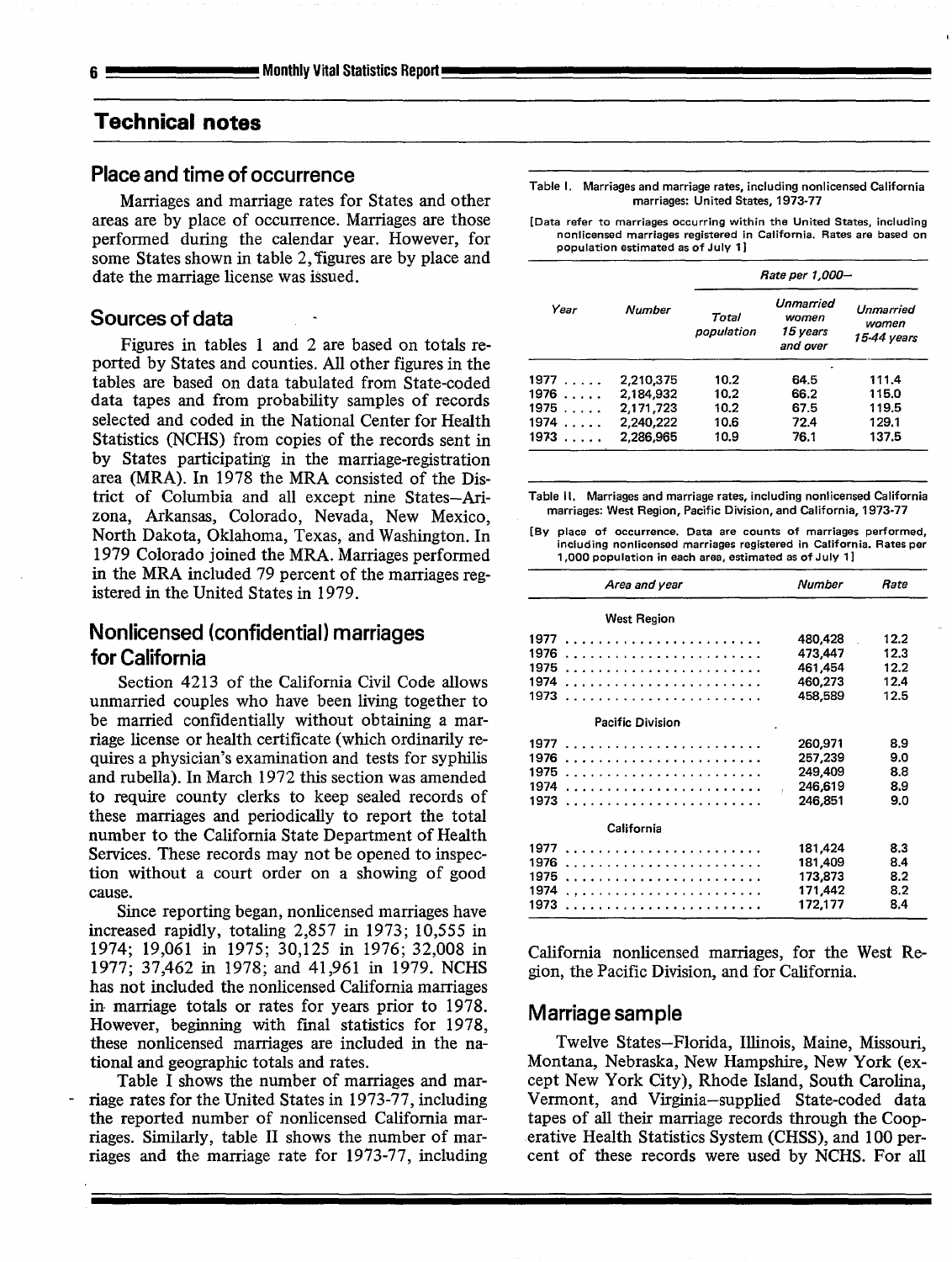other States in the MRA, records were sampled at different rates designed to give a sample of at least 2,500 for each State. AU records were included in the sample for Alaska, Delaware, and the District of Columbia, where totals of less than 5,000 marriages had been anticipated, and for New York City. One-half of all records were included from 3 States, one-fifth from 6 States, one-tenth from 11 States, and onetwentieth from 8 States. The total saniple size, including records supplied through CHSS, was 701,849 marriages. Sampling errors shown in table III are for frequencies which equal a specified percent of the total MRA marriages for either 1978 or 1979.

Nonlicensed marriages registered in California are not available for inclusion in the MRA marriage sample, because by California law the certificates for these marriages are retained as confidential records in the offices of the county clerks. The 5-percent sample of California marriages for 1978 was drawn from 150,594 licensed marriages, and the 1979 sample was drawn from 157,737 licensed marriages. The corresponding weights for sample records were based on these totals. Since no information is available on the characteristics of persons obtaining nonlicensed marriages, no accurate estimate is available for the bias introduced in sample estimates by the omission of these marriages. However, if the distribution of California nonlicensed marriages were the same as that of all licensed marriages, estimates shown in table 3 for 1979 would be about 2 percent low.

### **Sampling errors**

**All** statistics for the MRA are estimates based on the systematic sample of marriages described above; Table III. Approximate sampling errors of estimated numbers of **marriages shown in table 3: Marriage-registration area, 1978-79** 

| t Based on data excluding nonficensed marriages registered in |  |
|---------------------------------------------------------------|--|
| Californial                                                   |  |
|                                                               |  |

| Percent of total MRA<br>marriages in subclass        | 1979<br>sampling<br>error | 1978<br>sampling<br>error |
|------------------------------------------------------|---------------------------|---------------------------|
|                                                      | 414                       | 406                       |
|                                                      | 582                       | 572                       |
|                                                      | 710                       | 697                       |
|                                                      | 815                       | 800                       |
|                                                      | 907                       | 890                       |
|                                                      | 1.061                     | 1.042                     |
| $10$ or 90 $\dots \dots \dots \dots \dots \dots$     | 1.248                     | 1.225                     |
| 15 or 85 $\dots \dots \dots \dots \dots \dots \dots$ | 1.485                     | 1.458                     |
|                                                      | 1,664                     | 1.634                     |
|                                                      | 1,801                     | 1.768                     |
|                                                      | 2,080                     | 2,042                     |

**How** to use the sampling error table

Total numbers of MRA marriages in 1978 and 1979 (excluding nonlicensed California marriages) ware 1,765,945 and 1,841,415, respectively. For any estimate of marriage shown in table 3, determine its ratio to total MRA marriages for the corresponding year. Then look in tha appropriate row on the table of sampling errors for the percentage figures closest to the estimate to determine the sampling error for that year. For example, in 1979 there were an estimated 432,494 marriagas to women who had been previously divorced, or 23.5 percent of all 1979 MRA marriages. Since 23.5 percent is between 20 and 25 parcent, the 1979 sampling error is between 1,664 and 1,801, or by interpolation, about 1,760 marriagas. Chances are about 68 out of 100 that the actual number of 1979 marriages to divorcees is batween 430,734 and 434,254 (432,494 + 1,760).

therefore, these statistics are subject to sampling errors. A sampling error is a measure of variations that occur by chance between sample estimates and the actual quantity being estimated. Chances are about 68 out of 100 that an estimate would differ from the true value by less than the sampling error, and about 95 out of 100 that the difference would be less than twice the sampling error.

- **--- Data not available**
- **. . . Category not applicable**
- **Quantity zero**
- **0.0 Quantity more than zero but lessthan 0.05**
- **\* Figure does not meet :;tandards of reliability or precision**